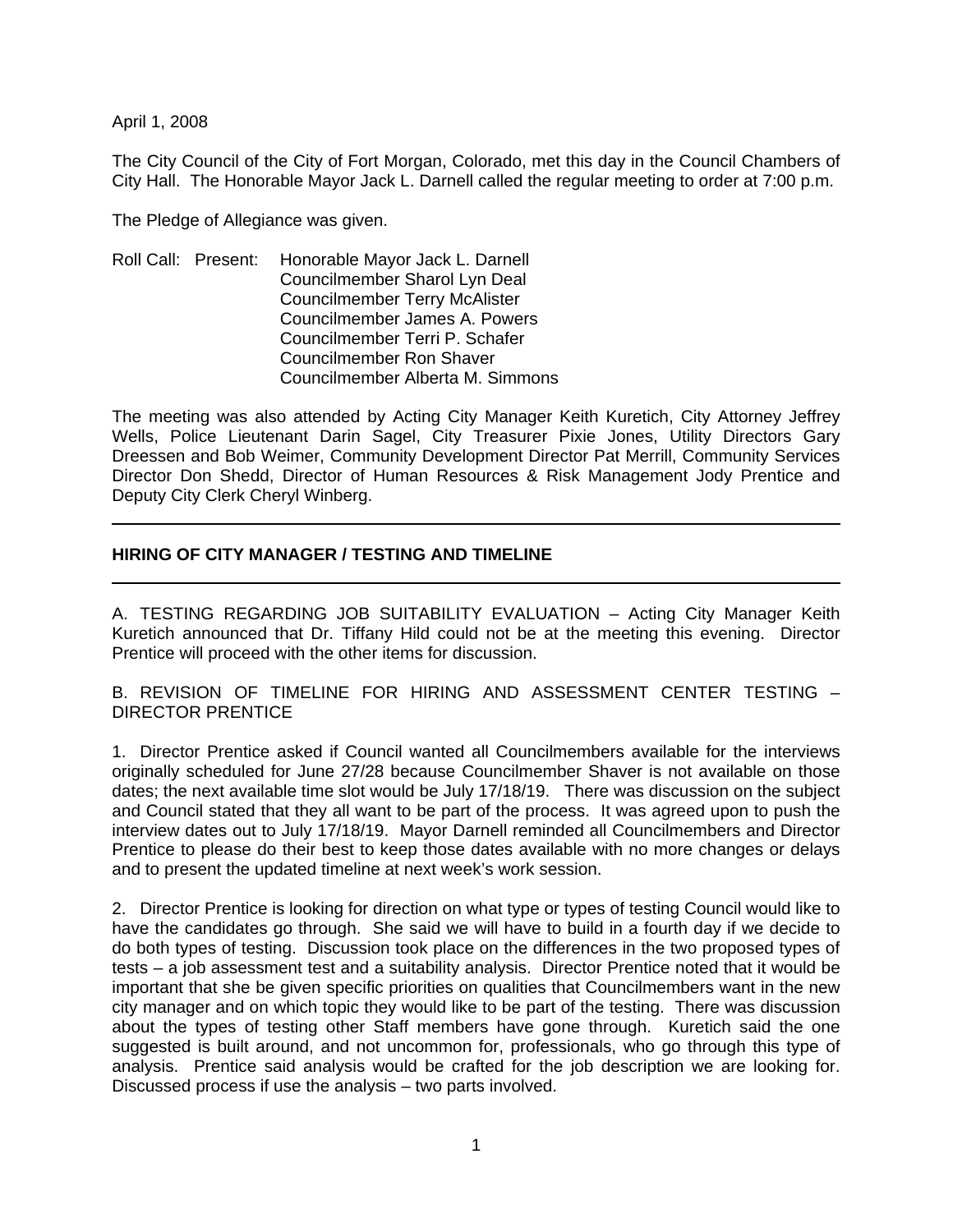Mayor Darnell was concerned about a potential nine-page questionnaire and interview taking place, which we typically do in open with the public, then the questionnaire portion be considered an open record? Attorney Wells responded that we would have take a closer look at the situation, but if they're a finalist and are providing the questionnaire as part of being finalist, then there's a basis to say that it would be considered part of their employment or personnel file. Certain things are defined as being part of the personnel file under the open records act and other things are not. The question is whether or not, for an Executive Session, this interview would be fall under an employee issue under the open meetings law. If the record was produced for and used in an Executive Session, it would maintain privilege under the Executive Session. Otherwise, we would have to find some sort of basis under the open records act to maintain privilege.

We are possibly looking at a review of a person's history and potentially a psychological evaluation, it could be protected as a medical record, which is not subject to the open records act. Because this questionnaire/document would not be created until a conditional job offer has been made, the employer/employee relationship would be established and the document would be protected as a personnel file document. You may want to narrow it down to one person and then, if you don't get the result you want, rescind your conditional job offer and do the test on the next person. As long as a conditional job offer is in place, you have the employer/employee relationship.

Councilmember Powers' preference would be doing none of the testing, and his second preference would be to use one of them only. The previous job site visit would be one of most important parts of process, along with a background check. Councilmember Schafer would prefer one type – the assessment center, then get the public's feedback. Councilmember Simmons said both would be very time consuming – her choice would be the assessment center with public feedback and buy-in. The assessment process makes them provide immediate reaction to what qualities we're looking for – based on our questions. Councilmember McAlister agrees with Councilmember Schafer. Councilmember Shaver restated the differences between the two tests; he thinks we can accomplish what we need through the interview process.

Councilmember Simmons offered a motion to include an assessment center in the hiring process for the City Manager. Her motion was seconded by Councilmember Powers, the vote upon roll call being as follows: Ayes: Mayor Darnell; Councilmembers Deal, McAlister, Powers, Schafer and Simmons. Nays: Councilmember Shaver. The motion carried.

Acting City Manager Kuretich asked what type of assessment Council prefers. It was decided to discuss this at the upcoming retreat on April 29.

# **PRESENTATION OF BIDS SUBMITTED FOR MATERIALS FOR THE ELECTRIC UNDERGROUND BORING PROJECT**

Director Weimer presented information for the purchase of materials for the electric underground boring project. The project consists of removing the electric line going over Interstate 76 and boring new line under the Interstate and Main Street. It was budgeted for 2008 at \$230,000. He provided information to Council on the Bid process. Western United Electric's bid was \$49,335.55; Kriz Davis's bid was \$14,898.47; KVA Supply \$16,497.00. A bid submitted by Wesco of Aurora, Colorado, did not meet all of the bid specifications.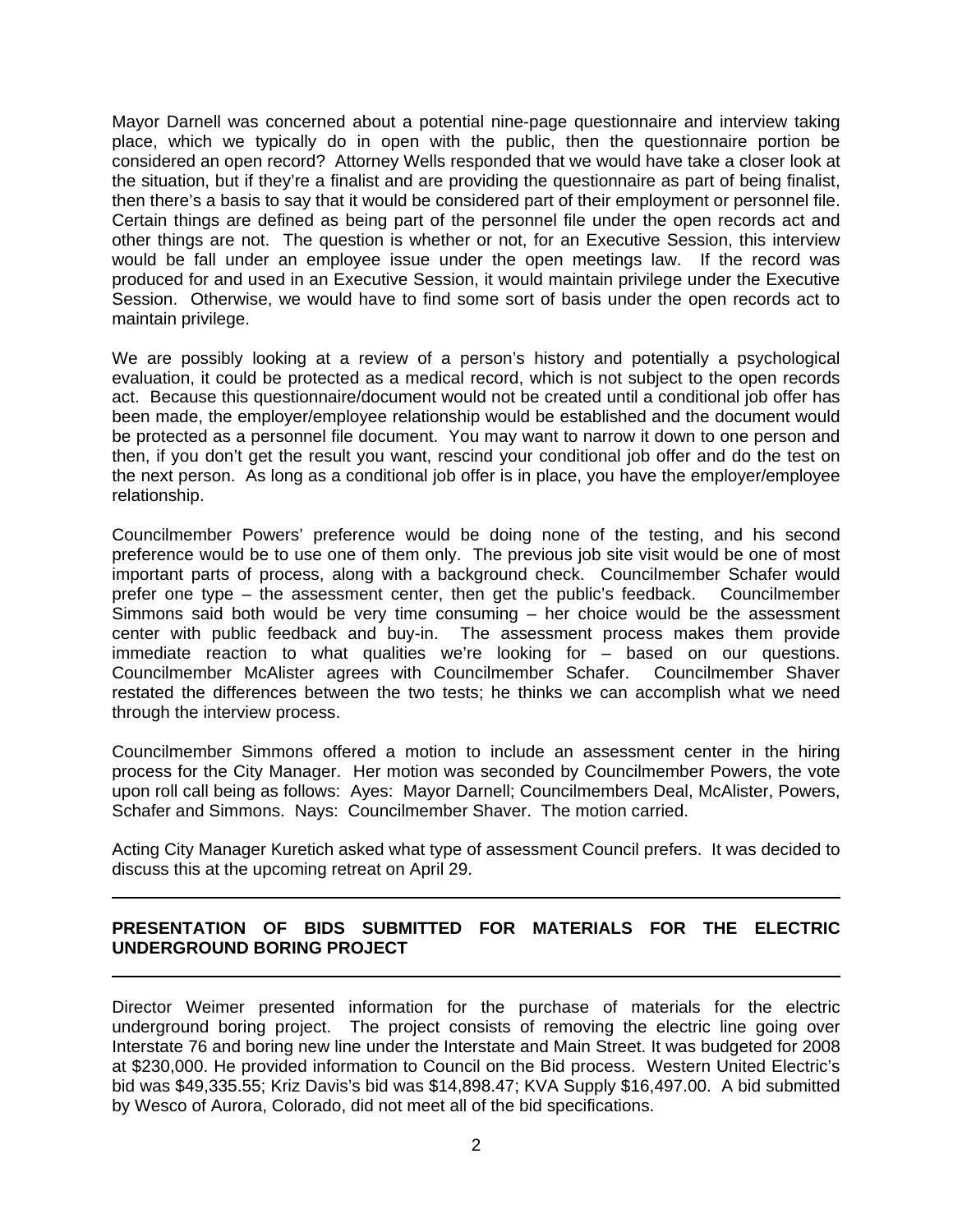Councilmember Shaver offered the following Resolution and moved for its adoption. His motion was seconded by Councilmember Powers; said Resolution being in words, letters and figures as follows, to-wit:

### **RESOLUTION**

BE IT RESOLVED BY THE COUNCIL OF THE CITY OF FORT MORGAN, COLORADO, accept the bid submitted by Kris Davis of Scottsbluff, Nebraska, in the amount of \$14,898.47; and to accept the portion of the bid submitted by Western United of Brighton, Colorado, in the amount of \$49,335.55; and to accept the portion of the bid submitted by KVA Supply of Denver, Colorado, in the amount of \$16,497; for a total amount of \$80,731.02 for the materials for the Electric Underground Boring Project.

PASSED, APPROVED AND ADOPTED THIS 1<sup>ST</sup> DAY OF April, 2008, the vote upon roll call being as follows: Ayes: Mayor Darnell; Councilmembers Deal, McAlister, Powers, Schafer, Shaver and Simmons. Nays: None.

### **RESOLUTION AUTHORIZING THE MAYOR TO EXECUTE THE GOLF COURSE MAINTENANCE MANAGEMENT SERVICES AGREEMENT BETWEEN THE CITY OF FORT MORGAN AND GRAFF'S TURF FARMS**

Acting City Manager Kuretich presented a Resolution and contract for Council's consideration concerning a Golf Course Maintenance Management Services Agreement between the City of Fort Morgan and Graff's Turf Farms Inc. The Table File memorandum from Treasurer Jones answered questions asked at last week's work session regarding financial considerations. James Graff and Doug Fisher were present at the meeting for questions. Councilmember Simmons and Powers both stated they were concerned about spending \$15,000 for 23 days of service; but after reviewing the contract and discussing the matter with Acting City Manager Kuretich and Director Shedd they will approve because we need to do something to the course for playability. Councilmember Powers asked that staff track what is done at the Golf Course during the 23 days of the contract. Mayor Darnell reviewed the updated budget information from Treasurer Jones.

Councilmember McAlister offered the following Resolution and moved for its adoption. His motion was seconded by Councilmember Powers; said Resolution being in words, letters and figures as follows, to-wit:

#### RESOLUTION NO. 08-04-01

#### AUTHORIZING THE MAYOR TO EXECUTE THE GOLF COURSE MAINTENANCE MANAGEMENT SERVICES AGREEMENT BETWEEN THE CITY OF FORT MORGAN AND GRAFF'S TURF FARMS INC.

WHEREAS, the Contractor agrees to provide professional golf course maintenance management services to the City of Fort Morgan Municipal Golf Course beginning April 1, 2008 and continuing through July 1, 2008 at the cost of \$15,000.00; and,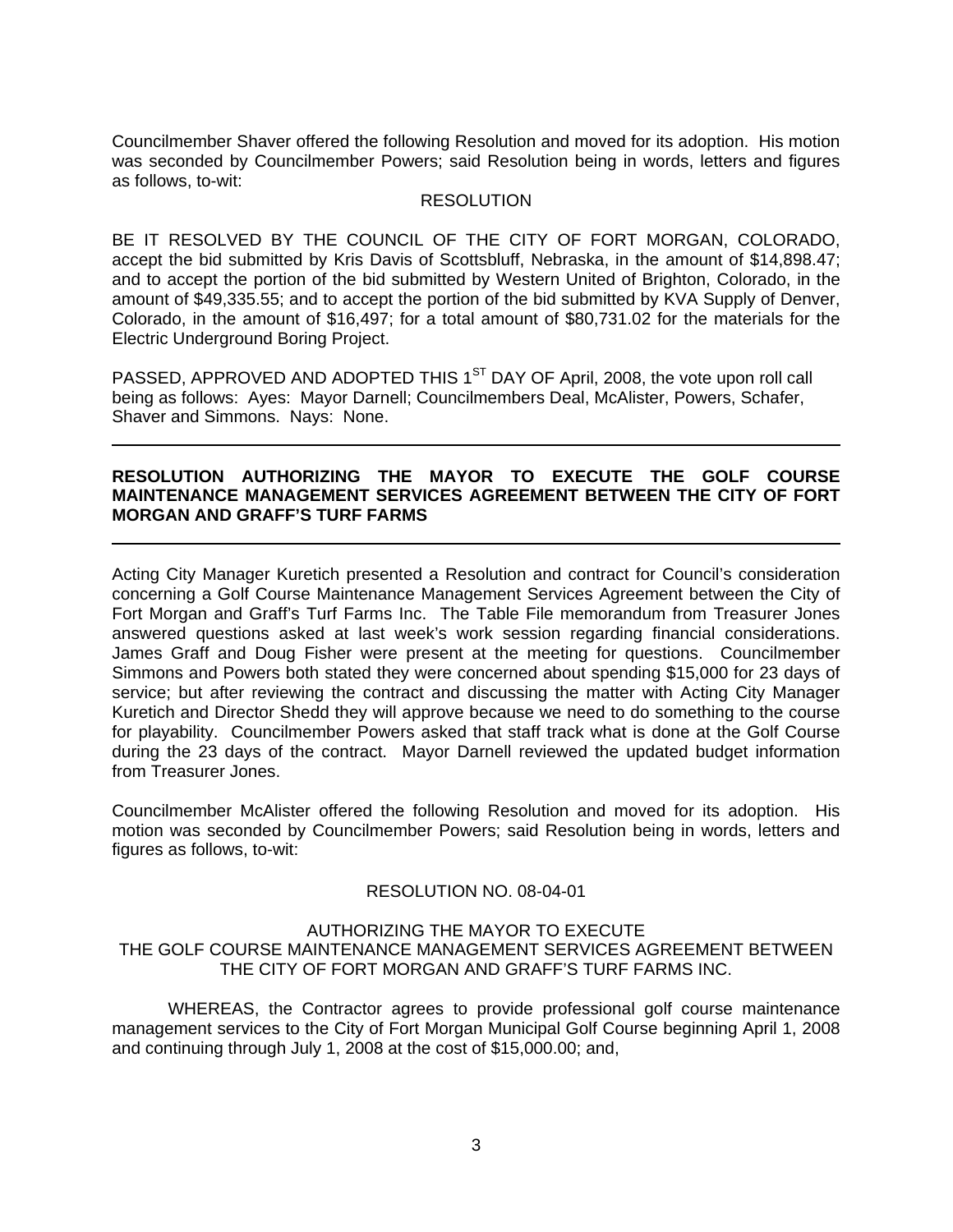WHEREAS, the parties have outlined the duties and responsibilities in the March 28, 2008 "*Graff's Turf Farms Inc. Proposal for City of Fort Morgan Municipal Golf Course*" attached hereto and incorporated herein by this reference; and,

WHEREAS, City Staff has recommended the approval of the proposal as presented and the approval of the Golf Course Maintenance Services Agreement attached hereto and incorporated herein by this reference.

NOW, THEREFORE, BE IT RESOLVED BY THE CITY COUNCIL OF THE CITY OF FORT MORGAN, COLORADO:

SEC. 1: The Mayor is hereby authorized to execute the Golf Course Maintenance Services Agreement.

INTRODUCED, PASSED, APPROVED AND ADOPTED this 1<sup>st</sup> day of April 2008, the vote upon roll call being as follows:

Ayes: Mayor Darnell; Councilmembers Deal, McAlister, Powers, Schafer, Shaver and Simmons

Nays: None.

Absent /Abstain: None.

THE CITY COUNCIL OF THE CITY OF FORT MORGAN, COLORADO

[ SEAL ]

 BY: /s/ Jack Darnell discussion of the control of the Mayor Mayor

ATTEST:

/s/ Andrea Strand City Clerk

STATE OF COLORADO ) COUNTY OF MORGAN ) ss. CERTIFICATE CITY OF FORT MORGAN )

 I, Andrea Strand, City Clerk of the City of Fort Morgan, Colorado, do hereby certify that the above and foregoing Resolution is a true, perfect and complete copy of the Resolution adopted by the City Council and is identical to the original thereof appearing in the official records of the City of Fort Morgan, Colorado, and that the same has not been, since its adoption, in any respect, rescinded or amended.

 IN TESTIMONY WHEREOF, I have hereunto set my hand and affixed the seal of the City of Fort Morgan this  $2^{nd}$  day of April, 2008.

/s/ Andrea Strand, City Clerk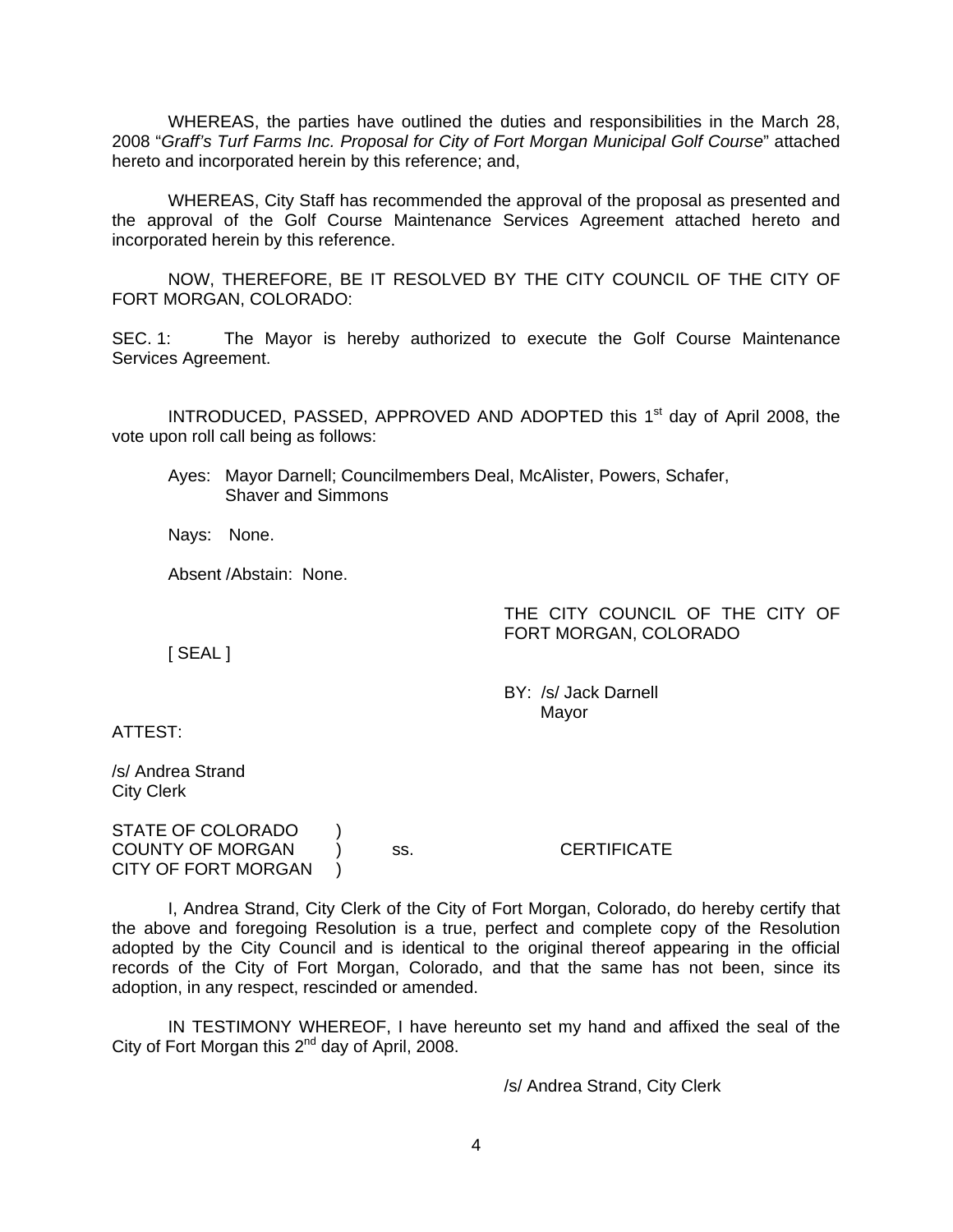# **APPROVE THE SITE PLAN REVIEW TO THE CITY ZONING CODE**

Director Merrill informed Council that the corrections had been made in numbering as suggested at the previous work session. He stated this plan would help protect private property values to adjoining properties.

Councilmember Shaver offered a motion to approve the Site Plan Review to the City zoning Code as presented by staff. His motion was seconded by Councilmember Schafer. The motion carried unanimously; said Site Plan Review being in words, letters and figures as follows, to-wit:

# **SECTION 14A - SITE PLAN REVIEW**

## **Sec. 14A-01. Purpose.**

The purpose of this Article is to assure at the time of developmental planning compliance with the Comprehensive Plan and City requirements as well as the on and off-site impacts of the proposed development in relation to storm drainage capacity and design, provision of an adequate water supply and sanitary wastewater disposal systems and other public utilities, accessibility to and circulation upon the site for vehicular and pedestrian traffic, off-street parking and unloading, and other site and structural design elements that would result in use and activity upon the lot or parcel which may have an adverse effect upon the public health, safety and general welfare of the surrounding area if not properly evaluated prior to development or construction.

**NOTE:** The City of Fort Morgan has adopted the 2003 International Building Code(s) and the 2005 National Electric Code.

## **Sec. 14A-02. Uses requiring Site Plan Review.**

The following land uses, buildings and structures require Site Plan Review and approval:

- (1) All residential subdivisions containing five (5) or more dwelling units.
- (2) All multi-family dwellings containing five (5) or more dwelling units.
- (3) Building conversion from commercial to residential ground floor apartments.
- (4) All principal nonresidential buildings or structures permitted in any residential district.
- (5) Communication towers.
- (6) All commercial buildings and uses.
- (7) All industrial buildings and uses.
- (8) All conditional uses.
- (9) All minerals or other natural resource extraction operations.
- (10) See Section 14A-20 for uses requiring sketch plan approval.

## **Sec. 14A-03. Prohibitions prior to Site Plan Approval.**

The following practices are prohibited for any development for which Site Plan approval is required, until a Site Plan is approved and is in effect. Any violation of this prohibition shall be subject to the legal and administrative procedures and penalties cited in Section 14A-19.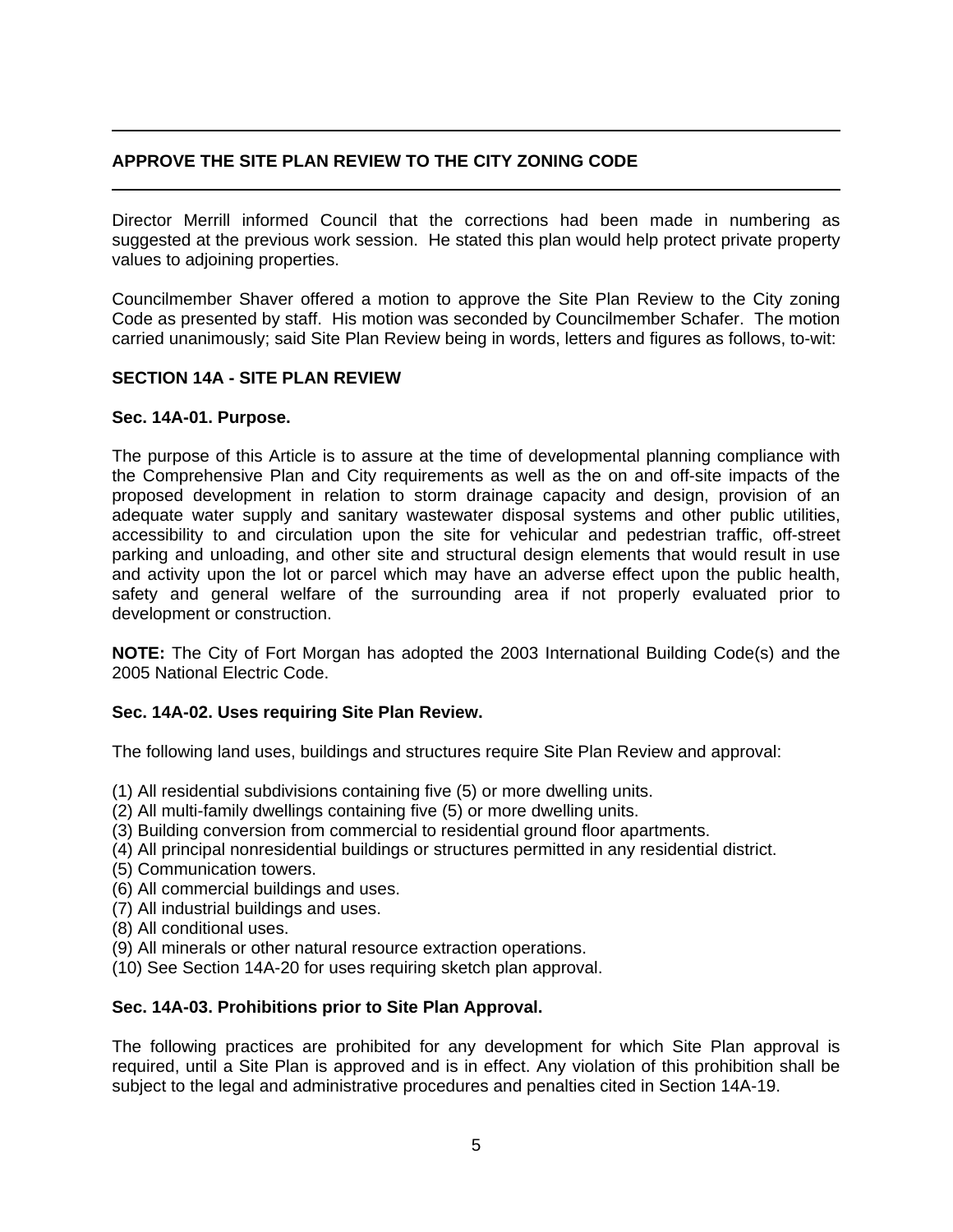(1) Grading activities which; changes the elevation of the site, alter the drainage pattern(s) of the site, increase storm water runoff, cause or are likely to cause soil erosion.

(2) Removal of vegetation which form a visual buffer or have been identified by the City Staff to be aesthetically significant, but in no case shall trees larger than eight (8) inches in diameter be removed prior to approval.

(3) Start of any construction activities(s) that are part of a new development for which a Site Plan is required. Such activities include but are not limited to; building of access roads or driveways, demolition of existing structures, excavation for foundations, placement of pavement, pouring of concrete, construction of curb cuts, placement of exterior signage, extension or upgrade of sewer or water lines, placement of sidewalks, and building additions.

(4) Exceptions may be granted to allow access for surveying and soil testing equipment, removal or cleanup of contaminated areas of the sites, removal of dead or diseased vegetation or removal of blight conditions.

## **Sec. 14A-04. Pre-Application Conference; Staff.**

Prior to the submission of an application, a preapplication conference shall be held between the Applicant and the planning/building department to discuss the proposed development, submittal requirements and procedures, the requirements of this code and the Comprehensive Plan and other applicable matters.

### **Sec. 14A-05. Same-Planning Commission.**

A Pre-application Conference may be held with the Planning Commission for the purpose of establishing general guidelines and eliciting feedback from the members of the Planning Commission regarding specific questions or problem areas. The Pre-application Conference is a vehicle intended to provide the Applicant with general guidance prior to the expenditure of large amounts of time and capital in the planning effort. Pre-application Conferences shall be scheduled and heard at regular or special Planning Commission public meetings.

#### **Sec. 14A-06. Application for Site Plan Approval.**

Any person having as legal ownership interest in a lot may apply for Site Plan Approval by filing completed forms, paying fees as required and submitting four (4) copies of the Site Plan to the Community Development Director at least fifteen (15) days prior to the date of the Planning Commission Public Hearing.

#### **Sec. 14A-07. Information required with or on the Site Plan.**

(a) Each Site Plan submitted for review shall be of high quality and clearly convey the information required. An acceptable level of quality will generally be produced by following the guidelines below:

(1) Be printed in ink or other permanent means.

(2) Have a border along the perimeter of the drawing and a title block located in the lower right corner.

(3) Be neat, orderly, uncongested, and legible.

(4) Lines shall be drawn with straight edges, curves and irregular shapes shall be drawn with compass, template, or other devices common to the drafting industry.

Lettering shall be neat and orderly such as that produced from a lettering guide.

(5) Computer generated drawings are acceptable provided they meet the general quality standards stated in this Section.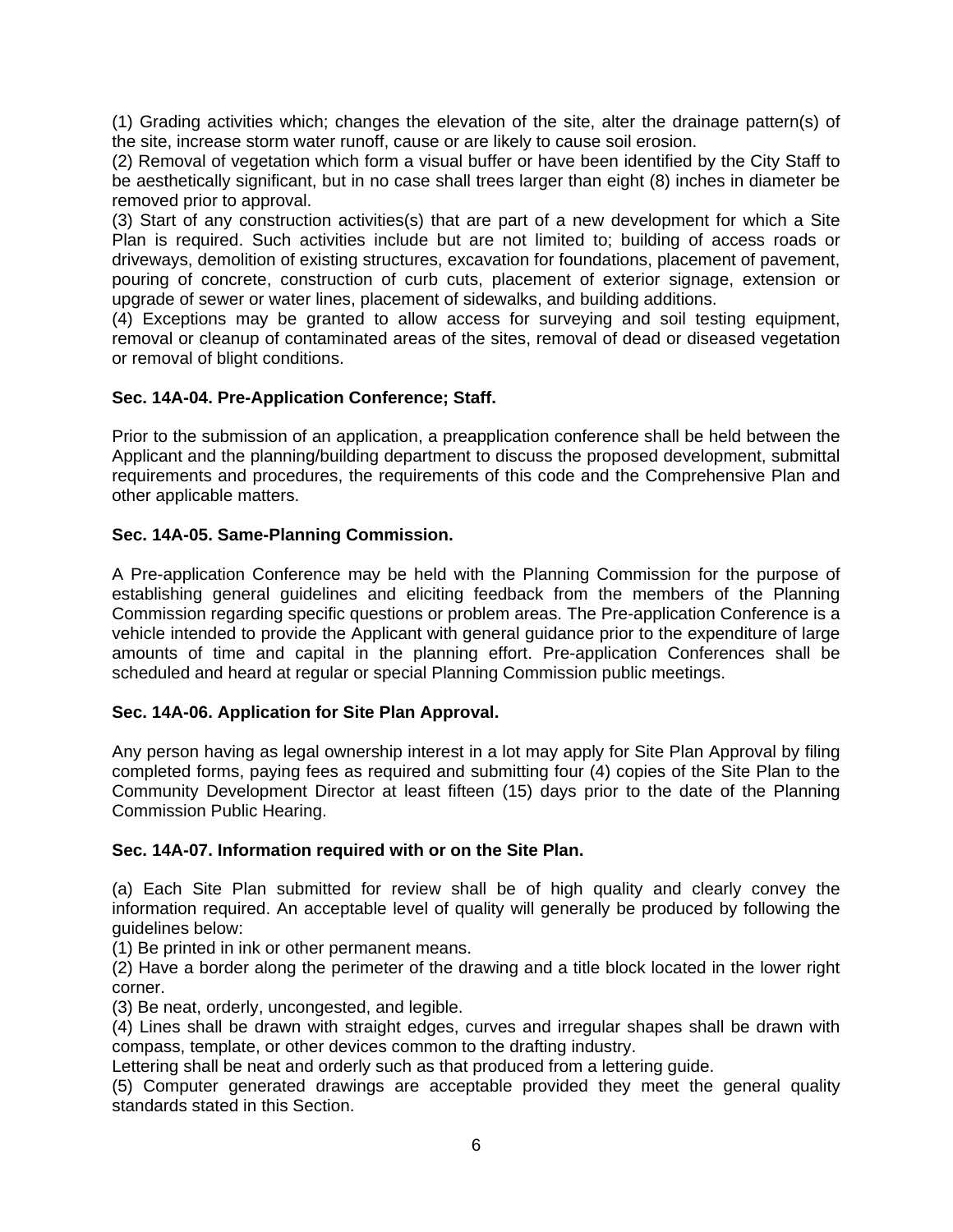(b) For lots smaller than twenty thousand (20,000) square feet, scale shall not exceed one (1) inch to ten (10) feet. For lots from twenty thousand (20,000) square feet to two (2) acres, scale shall not exceed one (1) inch to twenty (20) feet. For lots greater than two (2) acres, allowable scale shall be determined by the Community Development Director. Each Site Plan shall provide the following information, unless waived by the Planning Commission:

(1) Scale, north arrow, name and date of plan; dates of revisions thereto.

(2) Name and address of property owner and Applicant; and the name and address of the developer.

(3) The Applicant's ownership interest in the property, and if the Applicant is not the fee simple owner, a signed authorization from the owner(s) for the application.

(4) Name and address of designer. A Site Plan may be prepared by the Applicant. It is recommended, however, that it be prepared by a Professional Community Planner, Engineer, Architect, Landscape Architect, or Land Surveyor registered in the State of Colorado.

(5) A vicinity map; legal description of the property; dimensions and lot area. Where a metes and bounds description is used, lot line angles or bearings shall be based upon a boundary survey prepared by a Registered Land Surveyor and shall correlate with the legal description.

(6) Existing topography with a minimum contour interval of two (2) feet may be required by the Community Development Director or Planning Commission.

(7) Existing natural features such as trees; wooded areas, streams, marshes, ponds, and other wetlands; clear indication of all natural features to remain and to be removed.

(8) Existing buildings, structures, and other improvements, including drives, utility poles and towers, easements, pipelines, excavations, ditches with their elevations and drainage directions, bridges, culverts; clear indication of all improvements to remain and to be removed.

(9) General description of deed restrictions, protective covenants or other legal agreements or encumbrances upon the property.

(10) Owner, use, and zoning classification of adjacent properties; location and outline of buildings; drives, parking lots, and other improvements on adjacent properties.

(11) The method to be used to control any increase in effluent discharge to the air or any increase in noise level emanating from the site, if applicable. A written description of any nuisance that would be created within the site or external to the site whether by reason of dust, noise, fumes, vibration, smoke or lights, and how the nuisance shall be controlled may be required for heavy commercial and industrial uses.

(12) Existing public utilities on or serving the property, location and size of water lines and hydrants; location, size and inverts of sanitary sewer and storm sewer lines; location of manholes and catch basins; location and size of well, septic tanks and drain fields (if applicable).

(13) Names and rights-of-way of existing streets, private roads and/or recorded easements on or adjacent to the property.

(14) Zoning classification of the subject property; total ground floor area and (all) floor area. In the case of residential units, the plan shall note dwelling unit density, and a schedule of the number, size and type of dwelling units.

(15) Finished contours at a minimum interval of two (2) feet, and correlated with existing contours so as to clearly indicate cut and fill required may be required by the Community Development Director or Planning Commission. All finished contour lines are to be connected to existing contour lines at or before the property lines.

(16) Location and exterior dimensions of proposed buildings and structures, with the location to be referenced to property lines or lines to a common base point; distances between buildings; height in feet and number of stories; finished floor elevations; ground grade elevation; and all required setbacks.

(17) Location and alignment of all proposed streets and drives; rights-of-way where applicable, (shall meet City standards) and typical cross-section of same showing surface, base, and sub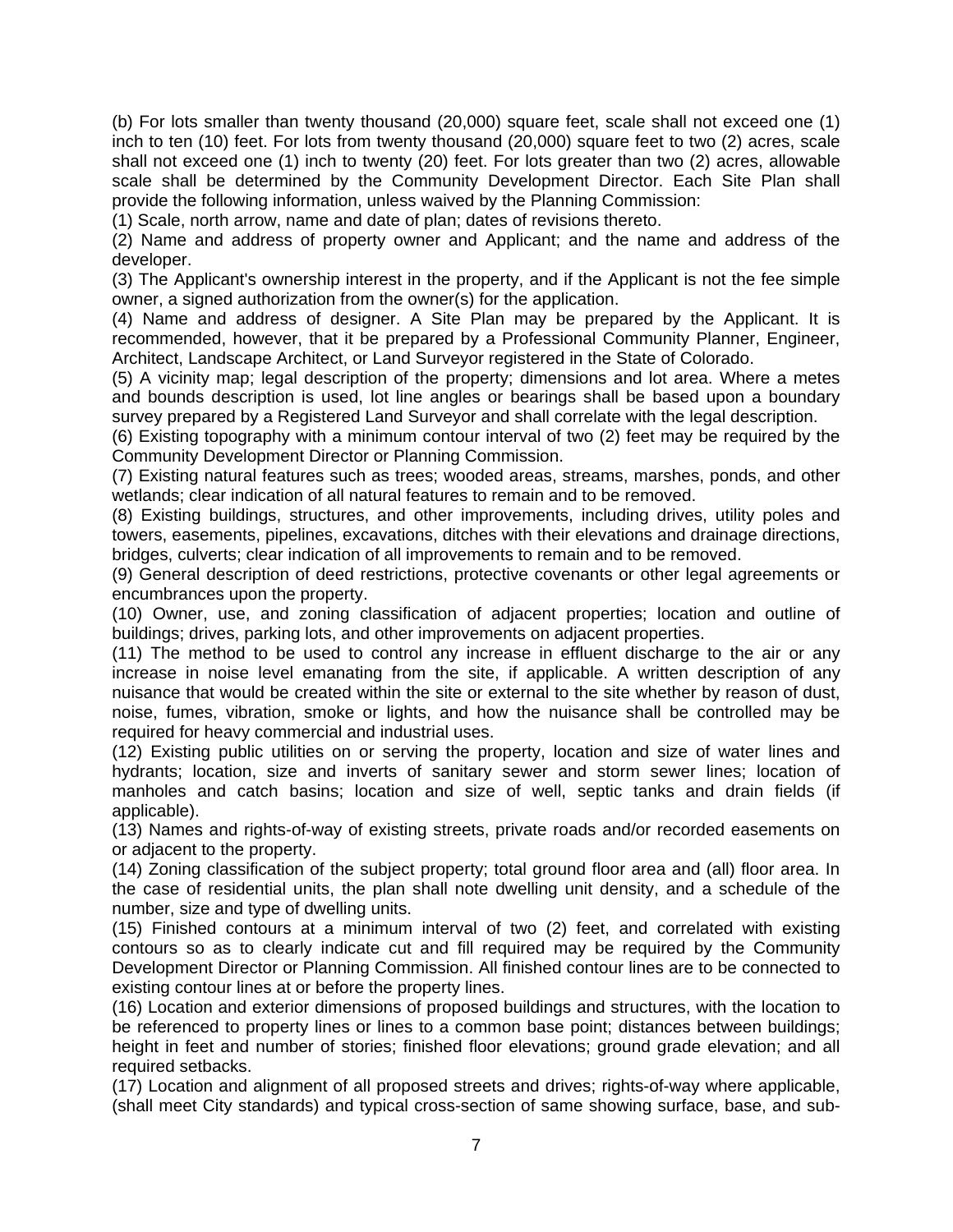base materials and dimensions; location and typical details of curbs; turning lanes, with details; location, width, surface elevations and grades of all entries and exits and curve radii.

(18) Location and dimensions of proposed parking lots; numbers of spaces in each lot; dimensions of spaces and aisles; drainage pattern of lots. Typical cross-section showing surface, base, and sub-base materials may be required. Include areas devoted to snow storage.

(19) Location and size of proposed improvements of open space and recreation areas, and statement on proposed maintenance provisions for such areas.

(20) Location, width, and surface of proposed sidewalks and pedestrian ways.

(21) Location, height and type of proposed screens and fences.

(22) Location, height and type of proposed outdoor trash container enclosures.

(23) Location, type, size, area, and height of proposed signs.

(24) Layout, size of lines, inverts, hydrants, drainage flow patterns, location of manholes and catch basins for proposed sanitary sewer, water and storm drainage utilities; location and size of retention ponds and degrees of slope of sides of ponds; calculations for size of storm drainage facilities; location of electric City and telephone poles and wires; location and size of surface mounted equipment for electric City and telephone services; location and size of underground tanks where applicable; location and size of outdoor incinerators; location and size of wells, septic tanks, and drain fields where applicable. If on-site water and sewer facilities are to be used, a letter of approval of same, or a copy of the permit from the Health Department, and/or another appropriate agency shall be submitted.

(25) Size and name of plant materials.

(26) Description of measures to be taken to control soil erosion and sedimentation during and after completion of grading and construction operations, if required by the appropriate City Staff. (27) Location of proposed retaining walls.

(28) Location, type, direction & intensity of lighting.

(29) Right-of-way expansion where applicable; reservation of dedication of right-of-ways to be clearly noted.

(30) The planned number of people to be employed.

(31) Additional information may be required by the Community Development Director or Planning Commission.

#### **Sec. 14A-08. Public Hearing Requirement.**

Prior to voting on a final Site Plan, the Planning Commission shall hold a Public Hearing so as to facilitate public review and understanding of the development proposed. Notice of the date, time, location and subject matter of the Public Hearing shall be published in a newspaper of general circulation in the City not less than ten (10) days before the actual hearing date as established by the Community Development Director.

## **Sec. 14A-09. Standards for Site Plan Review.**

In reviewing the Site Plan, the Planning Commission shall determine that the following standards are observed:

(1) All required information has been provided and is presented as noted in the quality standards referenced in Section 14A-07.

(2) The proposed development conforms to all regulations of the zoning district in which it is located.

(3) The Applicant may legally apply for Site Plan Review.

(4) The plan meets the requirements of the City for fire and police protection, water supply, sewage disposal or treatment, storm drainage, and other public facilities and services.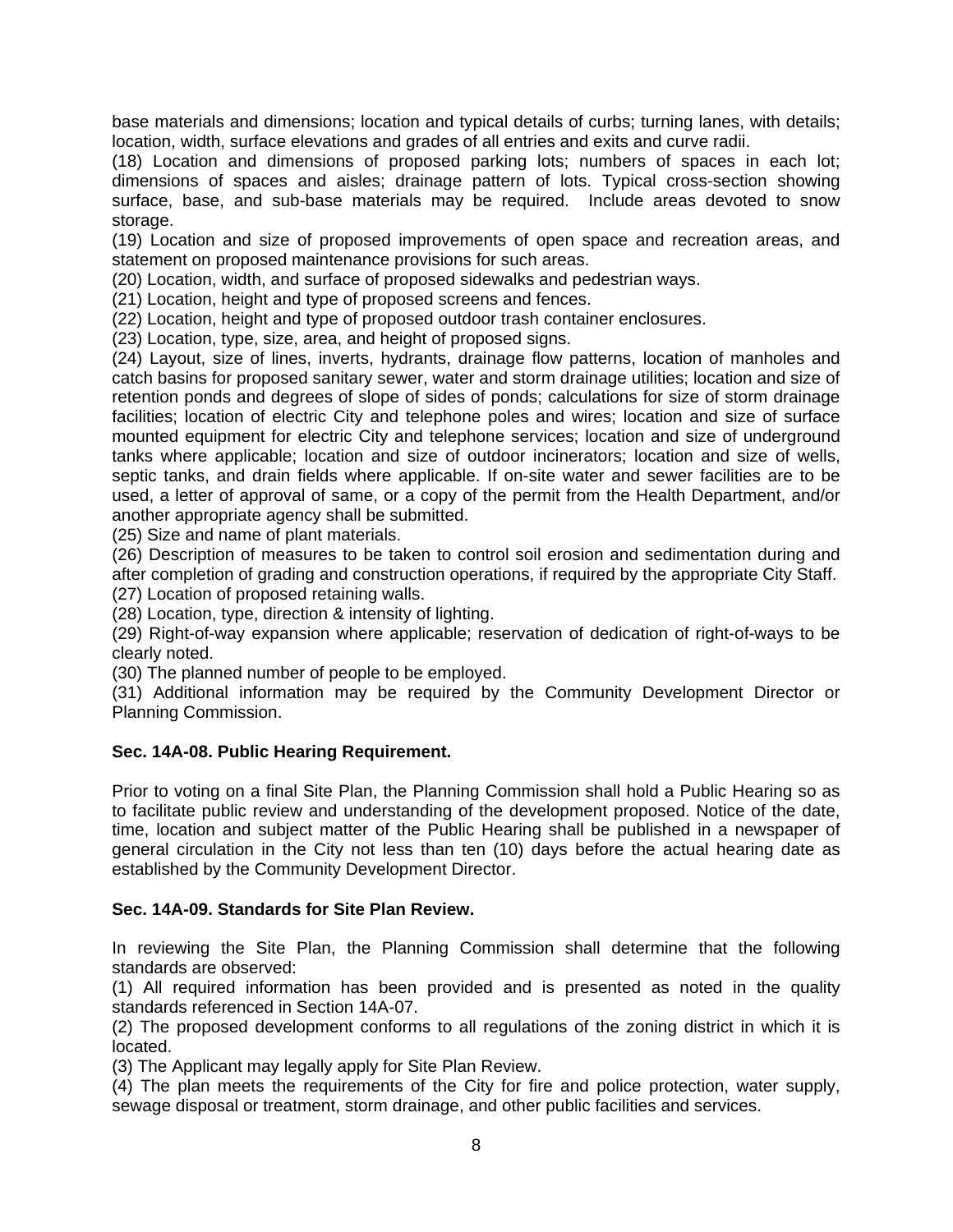(5) Soils not suited for development will be protected or altered in an acceptable manner.

(6) The proposed development will not cause erosion or sedimentation problems.

(7) The proposed development does not illegally impinge upon established flood plains located on or near the subject property.

(8) The drainage plan for the proposed development is adequate to handle anticipated storm water runoff and will not cause undue runoff onto neighboring property or the overloading of water courses in the area.

(9) The proposed development is coordinated with public improvements serving the subject property and with the other developments in the general vicinity.

(10) Outside lighting will not adversely affect adjacent or neighboring properties or traffic on adjacent streets.

(11) Outdoor storage of garbage and refuse is contained, screened from view, and located so as not to be a nuisance to the subject property or neighboring properties.

(12) Grading or filling will not adversely affect the adjacent or neighboring properties.

(13) Vehicular and pedestrian traffic within the site as well as to and from the site are both convenient and safe.

(14) Parking layout will not adversely affect the flow of traffic within the site or impede access to and from the adjacent streets and adjacent properties and snow storage area has been provided to equal ten (10) percent of total parking area.

(15) The plan meets the required standards of other governmental agencies, where applicable, and that the approval of these agencies has been obtained. The Planning Commission may condition approval of the Site Plan contingent on the Applicant presenting approval to appropriate City Staff.

(16) The plan provides for the proper continuation and expansion of existing public streets and utilities serving the site, where applicable.

(17) All phased developments are to be constructed in a logical sequence so that any individual phase will not depend in anyway upon a subsequent phase for adequate access, public utility services, drainage or erosion control.

(18) When required, landscaping, fences and walls in pursuance of these objectives and same shall be provided and maintained as a continued maintenance of any use to which they are appurtenant.

(19) The Planning Commission shall have some latitude in specifying the walls, fences and greenbelts.

(20) The proposed site must be in accord with the spirit and purpose of this Ordinance and not be inconsistent with or contrary to the objectives sought to be accomplished by this Ordinance and principles of sound City and Site Planning.

(21) Adequate assurances have been received from the Applicant so that clearing the site of topsoil, trees and other natural features before the commencement of building operations; will occur only in those areas approved for the construction of physical improvements.

(22) The development will not substantially decrease the volume of natural water supply at other locations.

(23) The development will not, as much as practically possible, detrimentally affect or destroy natural features such as, ponds, streams, wetlands, hillsides or wooded areas, but will preserve and incorporate such features into the development's site design.

(24) All development must be in accordance with the Comprehensive Plan.

(25) There shall be room allotted for an alternate tile field on each lot or parcel approved to have a septic tank.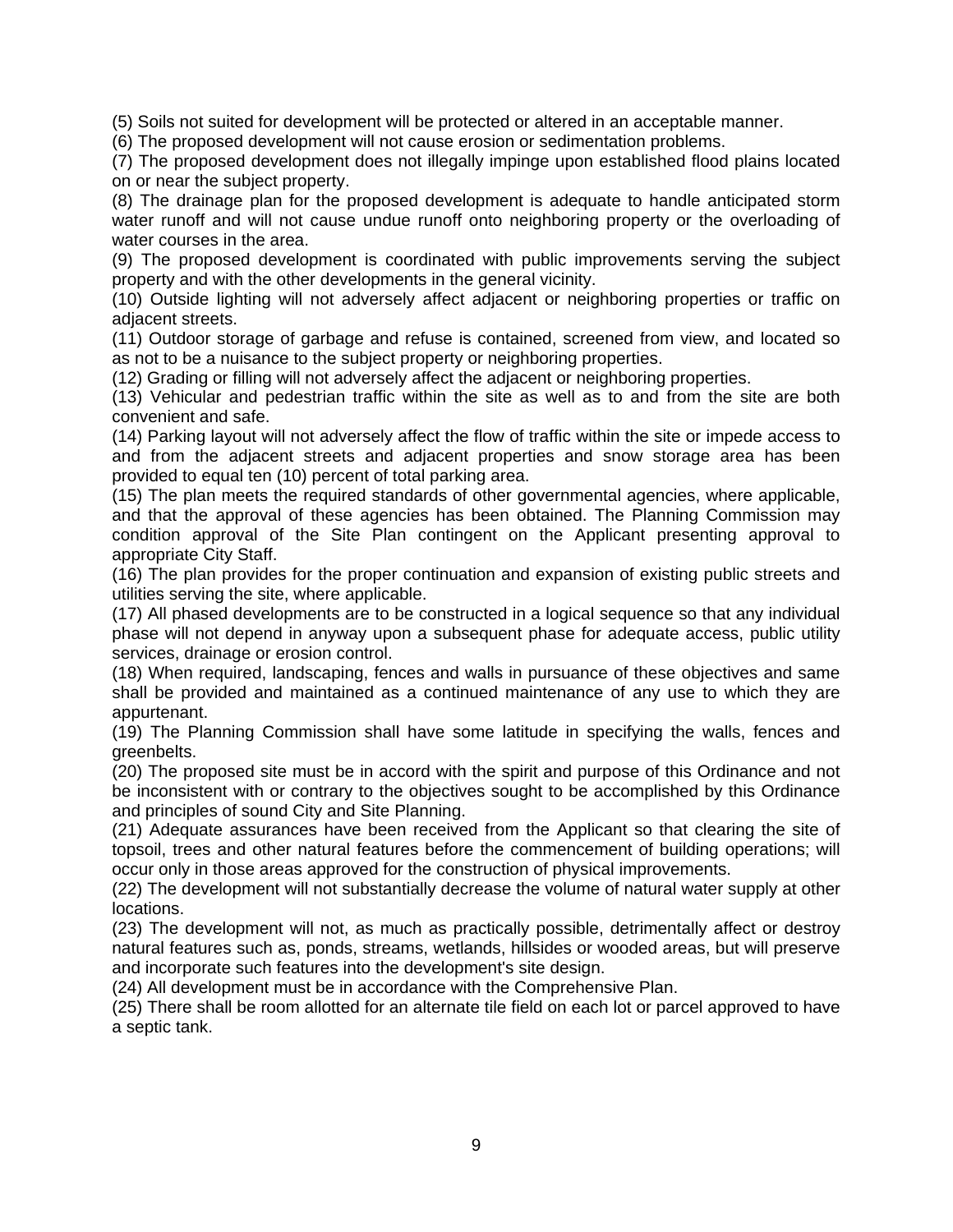# **Sec. 14A-10. Planning Commission Action.**

(a) The Planning Commission shall study the Site Plan and shall, within sixty (60) days of the filing date upon which it appears on the Planning Commission Agenda (if the submitted application is complete), make its recommendation to approve or reject the Site Plan. This time limit may be extended upon mutual agreement between the Applicant and the Planning Commission.

(b) The Planning Commission may require such changes (conditions) in the proposed Site Plan as are needed to gain approval.

(c) The Planning Commission may attach reasonable conditions to its approval.

(d) The Planning Commission shall include in its study of the Site Plan consultation with the Community Development Director and other government officials, departments, and public utility companies that might have an interest in or be affected by the proposed development.

(e) Upon Planning Commission approval of a Site Plan, the Applicant, the owner(s) of record, or the legal representative thereof, the Planning Commission chairman and the Community Development Director shall each sign one (1) copy of the approved Site Plan. Said copy shall become the "official record", and shall be retained in the Planning Commission's files.

(f) The Planning Commission shall notify the Applicant in writing of its recommendations and the reasons therefore within ten (10) days following the action.

### **Sec. 14A-11. Expiration of Site Plan Approval.**

(a) Approval of a Site Plan shall expire and be of no effect unless a building permit has been issued within one year of the date of the Planning Commission approval of the Site Plan. Approval of a Site Plan shall expire and be of no effect two (2) years following the date of Planning Commission approval unless construction has begun on the property and is diligently pursued to completion in conformance with the approved Site Plan.

(b) In the case of a phased development, individual Site Plans shall be submitted and approved for the initial development phase and, in turn, for each subsequent phase of development.

(c) If any approved Site Plan has expired as set forth herein, no permits for development or use of the subject property shall be issued until all applicable requirements of this Article have been satisfied. An extension may be granted by the Planning Commission for just cause.

## **Sec. 14A-12. Amendment of Approved Site Plan.**

(a) A development may request a change in an Approved Site Plan. A change in an Approved Site Plan which results in a major change, as defined in this Section, shall require approval by the Planning Commission. All amendments shall follow the procedures and conditions herein required for original plan submittal and review. A change which results in a minor change as defined in this Section shall require a revision by the Planning Commission to the Approved Plan.

(b) The Planning Commission shall have the authority to determine whether a requested change is major or minor in accordance with this Section. The burden shall be on the Applicant to show good cause for any requested change.

(c) Changes to be considered major (i.e., those for which an amendment is required) shall include one or more of the following:

(1) A change in the original concept of the development.

(2) A change in the original use or character of the development.

(3) A change in the type of dwelling unit as identified on the approved Site Plan.

(4) An increase in the number of dwelling units of ten (10) percent or more, or over five thousand (5,000) square feet of gross floor area of the ground floor, whichever is less.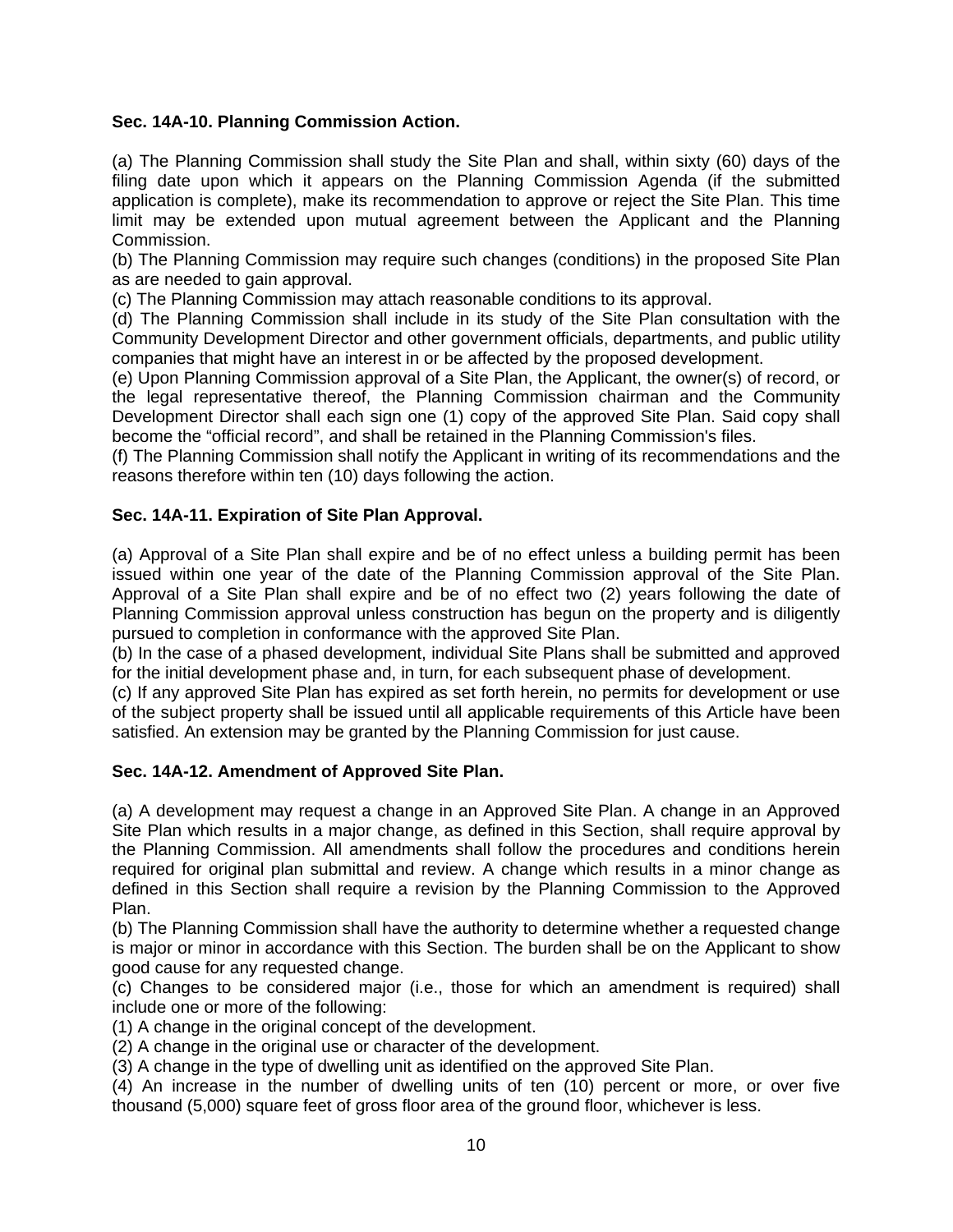(5) An increase in nonresidential floor area of twenty (20) percent or more, or over five thousand (5,000) square feet of the gross area of the ground floor, whichever is less.

(6) Rearrangement of lots, blocks, and building tracts.

(7) A change in the character or function of any street.

(8) A reduction in the amount of land area set aside for common space or the relocation of such area(s).

(9) An increase in building height.

(d) Minor changes may be approved by the Planning Commission. The Planning Commission shall consult with appropriate City Officials (e.g. Building Inspector, City Engineer, and Public Safety Director) or Consulting Professional personnel where appropriate. If given authority to approve minor changes, the Community Development Director may refer the matter to the Planning Commission if in his/her opinion the Planning Commission should be consulted. A maximum of one minor change per project may be approved. Minor changes shall include the following:

(1) A change in residential floor area, of less than ten (10) percent not to exceed five thousand (5,000) square feet pertaining to gross floor area of the ground floor.

(2) An increase in nonresidential floor area less than twenty (20) percent, not to exceed five thousand (5,000) square feet pertaining to gross floor area of the ground floor.

(3) Building additions up to five thousand (5,000) square feet that do not modify any other site characteristics such as parking, traffic circulation and drainage.

(4) Minor variations in layout of the building or site which do not constitute major changes.

(e) The revised drawings, as approved, shall each be signed by the petitioner and the owner(s) of said property in question.

### **Sec. 14A-13. Modification of Plan during Construction.**

All Site Improvements shall conform to the approved Site Plan, including Engineering drawings approved by the Planning Commission. If the Applicant makes any changes during construction in the development in relation to the approved Site Plan, such changes shall be made at the Applicant's risk without any assurances that the Planning Commission or any other agency will approve the changes. The Applicant may be required to correct the unapproved changes so as to conform to the Approved Site Plan.

#### **Sec. 14A-14. "As-Built Drawings"**

The following requirements shall prevail for all "as-built drawings" to be provided to the Community Development Director:

(a) The Applicant shall provide ""as-built drawings"" of all sanitary sewer, water, and storm sewer lines and all appurtances which were installed on a site for which a Final Site Plan was approved. The drawings shall be submitted to the City Engineer prior to the release of any performance guarantee or part thereof covering such installation.

(b) The ""as-built drawings"" shall show, but shall not be limited to, such information as the exact size, type and location of pipes; location and size of manholes and catch basins; location and size of valves, fire hydrants, tees and crosses; depth and slopes of retention basins; and location and type of other utility installations. The drawings shall show plan and profile views of all sanitary and storm sewer lines and plan views of all water lines.

(c) The ""as-built drawings"" shall show all work completed within a public right-of-way and public utility easements as actually installed and field verified by a Professional Engineer or a representative thereof. The drawing shall be identified as ""as-built drawings" in the title block of each drawing and shall be signed and dated by the owner of the development or the owner's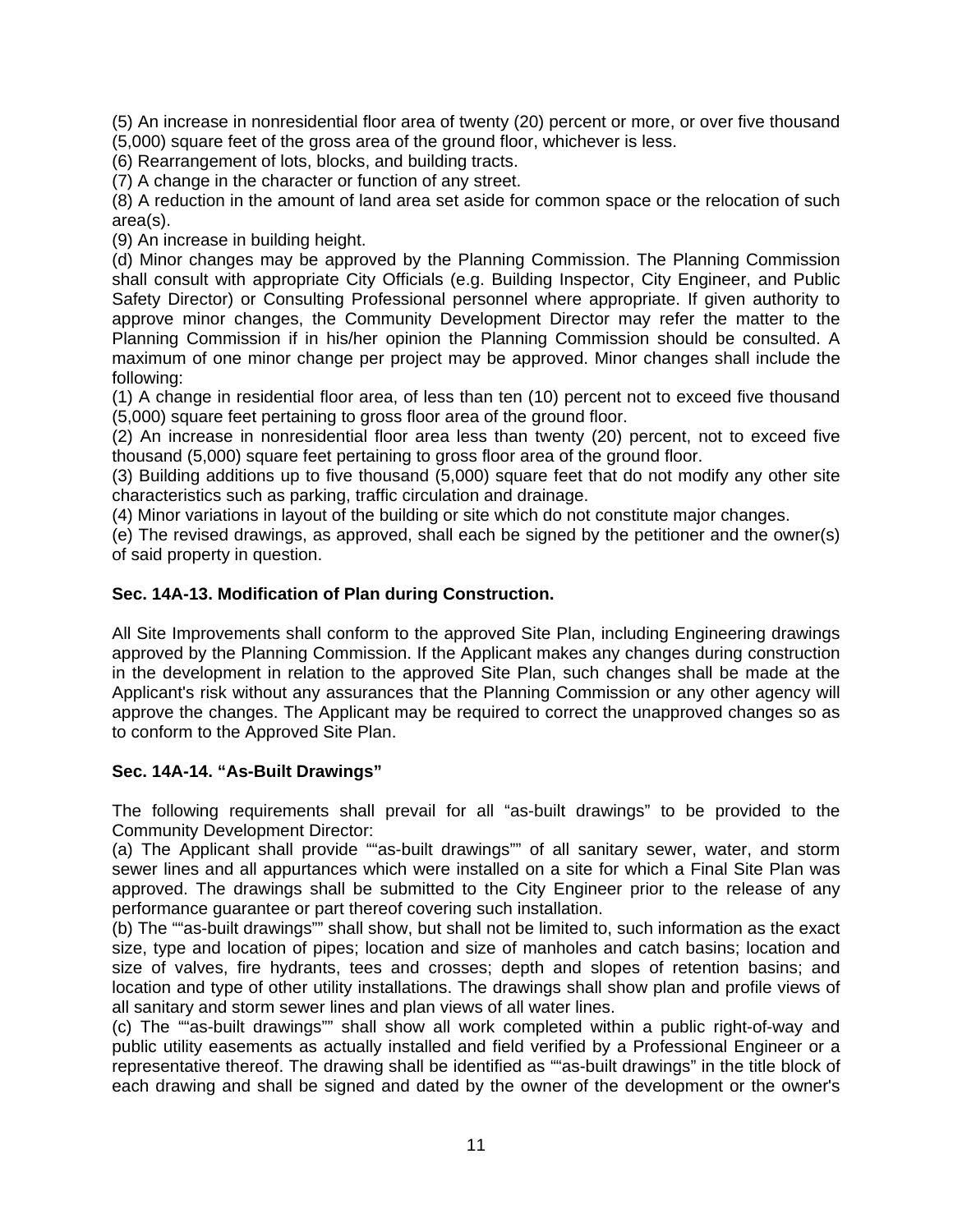legal representative and shall bear the seal of a professional community planner, Engineer, Architect, Landscape Architect or Land Surveyor.

# **Sec. 14A-15. Phasing of Development.**

The Applicant may divide the proposed development into two or more phases. In such case each phase-specific Site Plan shall cover only that portion of the property involved. A Final Site Plan shall be submitted for review and approval for each phase.

## **Sec. 14A-16. Inspection.**

The Community Development Director or designee shall be responsible for inspecting all improvements for conformance with the approved Final Site Plan. All sub-grade improvements such as, utilities, sub-base installations for drives and parking lots, and similar improvements shall be inspected and approved by appropriate agencies prior to covering. The Applicant shall be responsible for requesting the necessary inspections. The Community Development Director shall obtain inspection assistance from the appropriate City Official and Consulting Professional personnel where appropriate.

## **Sec. 14A-17. Guarantees.**

(a) Guarantees as required by the City shall be provided by the Applicant to the office of the City Treasurer. The Guarantee shall be provided after a Final Site Plan is approved; the Guarantee shall cover all aspects of site improvements shown on the approved Final Site Plan, including buildings, streets, drives, parking lots, sidewalks, grading, required landscaping, required screens, storm drainage, exterior lighting and utilities for a period of one (1) year after acceptance by the City.

(b) The Applicant shall provide a cost estimate of the improvements to be covered by the guarantee and such estimate shall be verified as to the amount by the City Engineer and/or Community Development Director. The form of the Guarantee must be approved by the City Attorney.

(c) If the Applicant shall fail to provide any site improvements according to the approved plans within the time period specified in the Guarantee, the City shall have the authority to have such work completed. The City Treasurer may reimburse the City for cost of such work, including administrative costs, by appropriating funds from the deposited security, or may require performance by the Bonding Company.

(d) The City Treasurer shall determine the means by rebating portions of the deposit in proportion to the amount of work completed on the required improvements. All required inspections for improvements for which the cash deposit is to be rebated shall have been completed before any rebate shall be made.

## **Sec. 14A-18. Fees.**

Fees for the review of Site Plans and inspections as required by this Article shall be established and may be amended by Resolution of the City Commission.

Fees may also be assessed by the Planning Commission for the review of Site Plans and construction drawings by a qualified Engineering and/or Architectural Firm. Said fees will be placed in an escrow account with the City Treasurer, from which all reasonable and necessary amounts will be deducted (approved by the Planning Commission). Upon Final Approval of the Site Plan, all unused portions of the monies in escrow will be returned to the Applicant.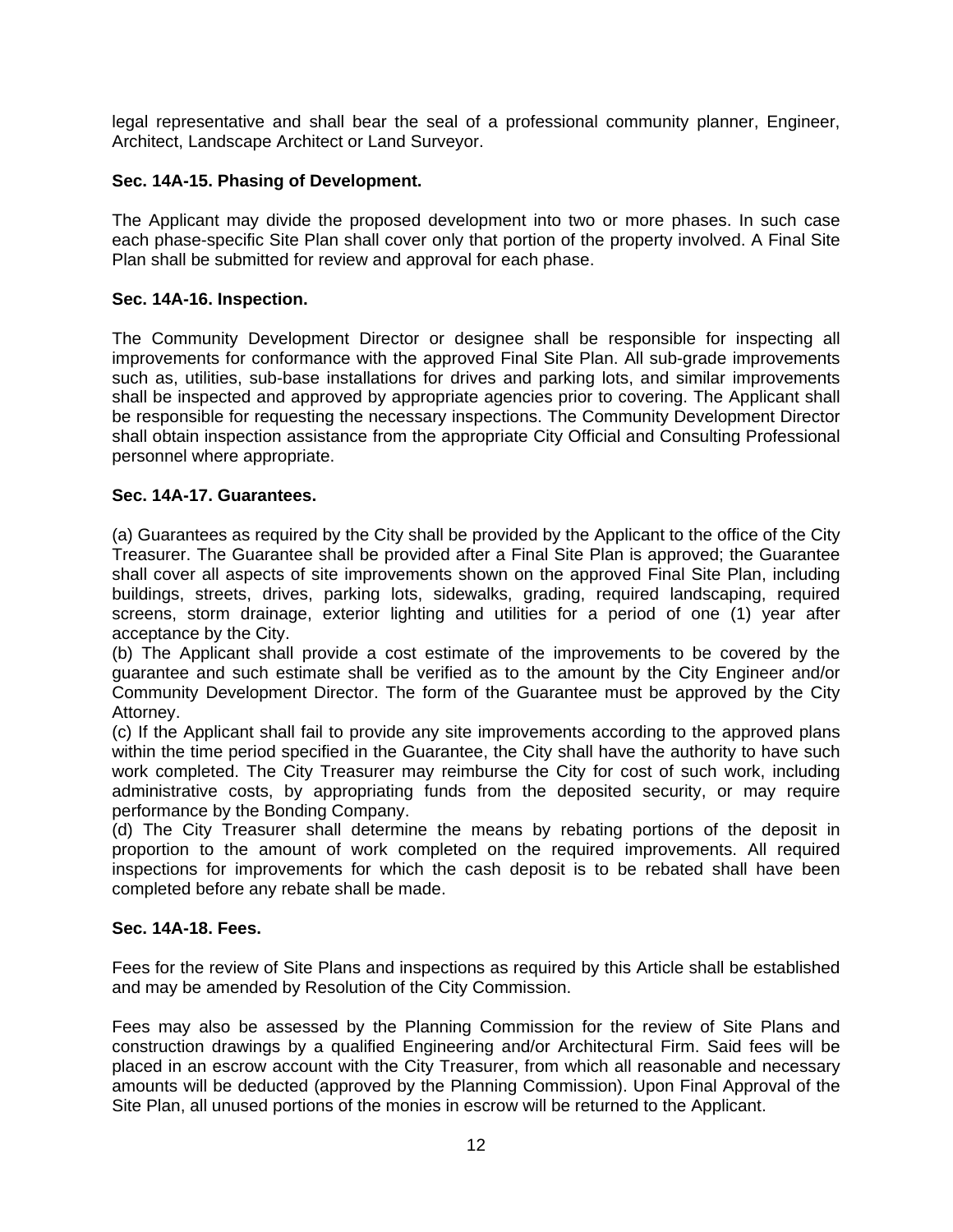## **Sec. 14A-19. Enforcement.**

(1) The Building Inspector shall not issue a building permit for any use requiring Site Plan approval until a Site Plan has been approved by the Planning Commission. The Building Inspector also reserves the right to issue a stop work order on any and all building projects (Fort Morgan Municipal Code).

(2) The Building Inspector shall not issue a Certificate of Occupancy until all site improvements shown on the Site Plan have been completed as verified by the Community Development Director or a financial guarantee for the improvements has been secured by the City in accordance with Section 14A-17.

## **Sec. 14A-20. Sketch Plans.**

(1) The following uses, buildings and structures shall require only a sketch plan as approved by the Planning Commission:

(a) Farm buildings

(b) Building additions of twenty (20) percent or less of the existing building not to exceed five thousand (5,000) square feet for buildings requiring Site Plan approval, provided that no more than four additional parking spaces will be required or provided. Measurements shall be made based on gross floor area of the ground floor area.

(c) Building additions up to five thousand (5,000) square feet that do not modify any other site characteristics such as parking, traffic circulation and drainage.

(d) Multi-family dwellings containing three (3) to four (4) dwelling units.

(e) All parking lots or additions thereto containing five (5) or more spaces.

(2) The following information shall be provided on all sketch plans:

(a) Scale, north arrow, name and date of plan; dates of revisions thereto;

(b) Name and address of property owner and Applicant and the name and address of developer and designer;

(c) The Applicant's ownership interest in the property and, if the Applicant is not the fee simple owner, a signed authorization from the owner for the application;

(d) Legal description of the property, dimensions and lot area;

(e) Existing buildings, structures and other improvements with a clear indication of all improvements to remain and to be removed;

(f) Use and zoning classification of adjacent properties;

(g) Names and rights-of-way of existing streets, private roads and/or recorded easements on or adjacent to the property;

(h) Zoning classification of the subject property and total ground floor area.

(i) Location and exterior dimensions of proposed buildings and structures, with the location to be referenced to property lines; distances between buildings; height in feet and number of stories; and all required setbacks;

(j) Location and dimensions of proposed parking lots, numbers of spaces in each lot; dimensions of spaces and aisles; drainage pattern of lots; angle of spaces; and areas reserved for storage of snow;

(k) Location, type and size of other improvements such as sidewalks, fencing and screening, outdoor trash containers, signage and landscaping.

(l) Additional information may be required by the Community Development Director.

(3) No Public Hearing shall be required.

(4) The Planning Commission shall consult with appropriate City Officials (e.g. Building Inspector, City Engineer, and Public Safety Director) or Consulting Professional personnel where appropriate.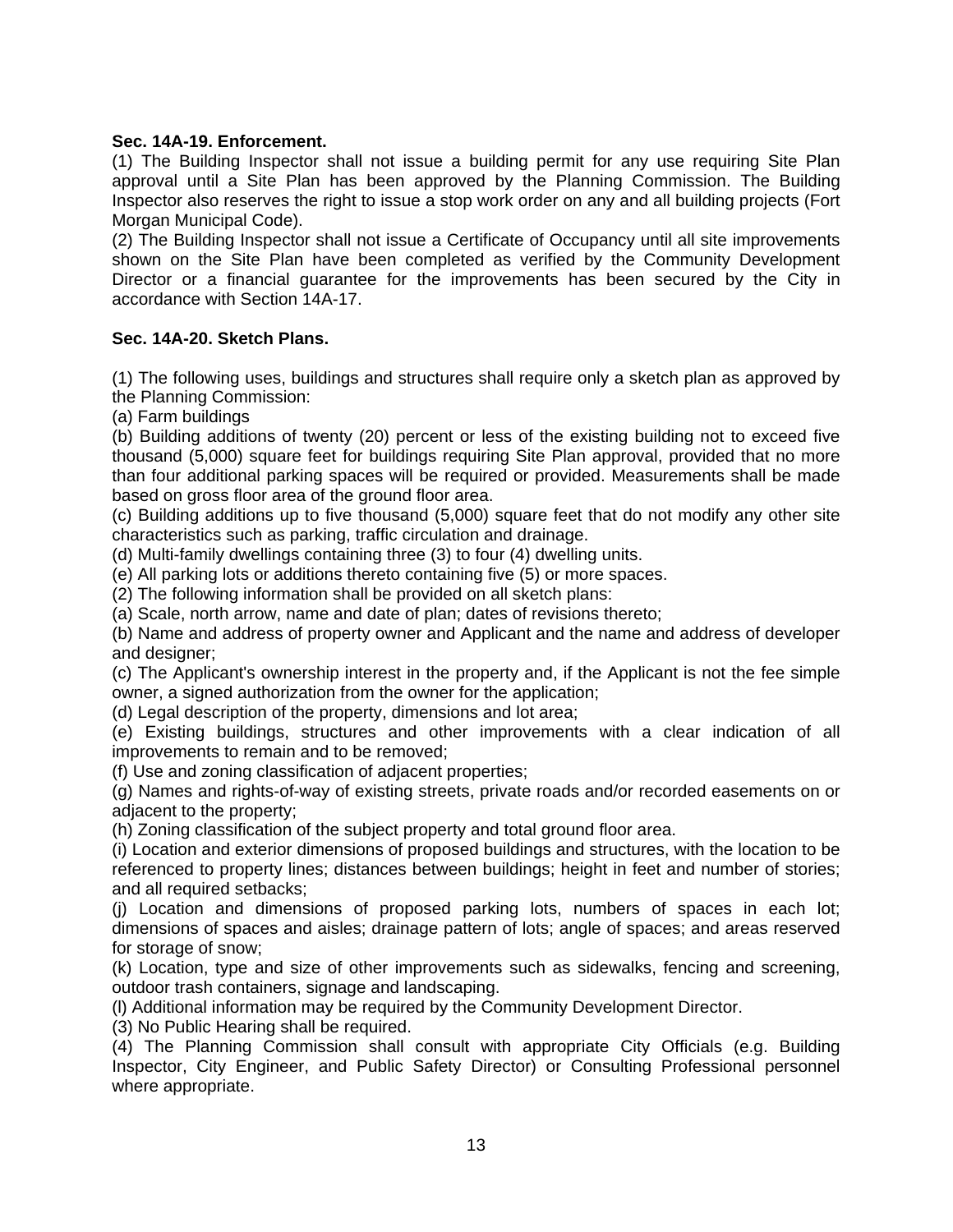(5) If given the authority to approve sketch plans, the Community Development Director may refer the matter to the Planning Commission if in his/her opinion the Planning Commission should be consulted.

### **Sec. 14A-21. Violations.**

The approved Site Plan shall become part of the record of approval; and subsequent action relative to the site in question shall be consistent with said approved Site Plan, unless the pertinent administrative body agrees to such changes as are provided for in this Article. Any violations of the provisions of this Article, including any improvement not in conformance with the approved Final Site Plan, shall be deemed a violation of this ordinance as provided in Section 14A-19, and subject to all penalties specified therein.

### **Sec. 14A-22. Delegation of Authority.**

The Planning Commission may delegate in part or whole the powers and authority granted to the Planning Commission to the Community Development Director. Delegation of authority shall be done by Resolution passed by a majority vote of the entire Planning Commission Membership. The Planning Commission may at any time alter its delegation of authority by passage of a subsequent resolution.

# **APPROVE THE APPOINTMENT OF DR. PATRICK THOMPSON AS THE CITY OF FORT MORGAN HEALTH COMMISSIONER**

Acting City Manager Kuretich explained how the previous *Charter* stated Council shall approve the Health Commissioner. The new *Charter* is silent on the subject of a health commissioner. He has reviewed this issue with the City Attorney who determined that the City Manager would make a recommendation to Council for appointment. He explained that the duties of the Health Commissioner are that they would be head of the Health Department which consists of the Mayor, Health Commissioner and a member of the City Council, and shall have management and control of all matters and things pertaining to the City Code and would be involved with any Order of Emergency Condemnation and Order to Vacate situation. Dr. Thompson has served in this capacity in past years. He is not requesting compensation; although depending on the amount of duties assigned, compensation should be left as allowed.

Councilmember Powers offered a motion to appoint Dr. Patrick Thompson as the City of Fort Morgan's Health Commissioner and to appoint an additional Councilmember to the Health Board at the next regular meeting. His motion was seconded by Councilmember Simmons. The motion carried unanimously.

### **DISCUSS AND/OR ACTION CONCERNING RETENTION OF CO-COUNSEL IN THE LITIGATION WITH** *THE FORT MORGAN TIMES*

Attorney Wells said the parties have shared disclosures listing individuals likely to have discovery information. *The Fort Morgan Times* listed Attorney Wells as likely to have discoverable information, as well as several other members of Council and City employees. This means that there is a potential that they would call Attorney Wells as a witness. If they do,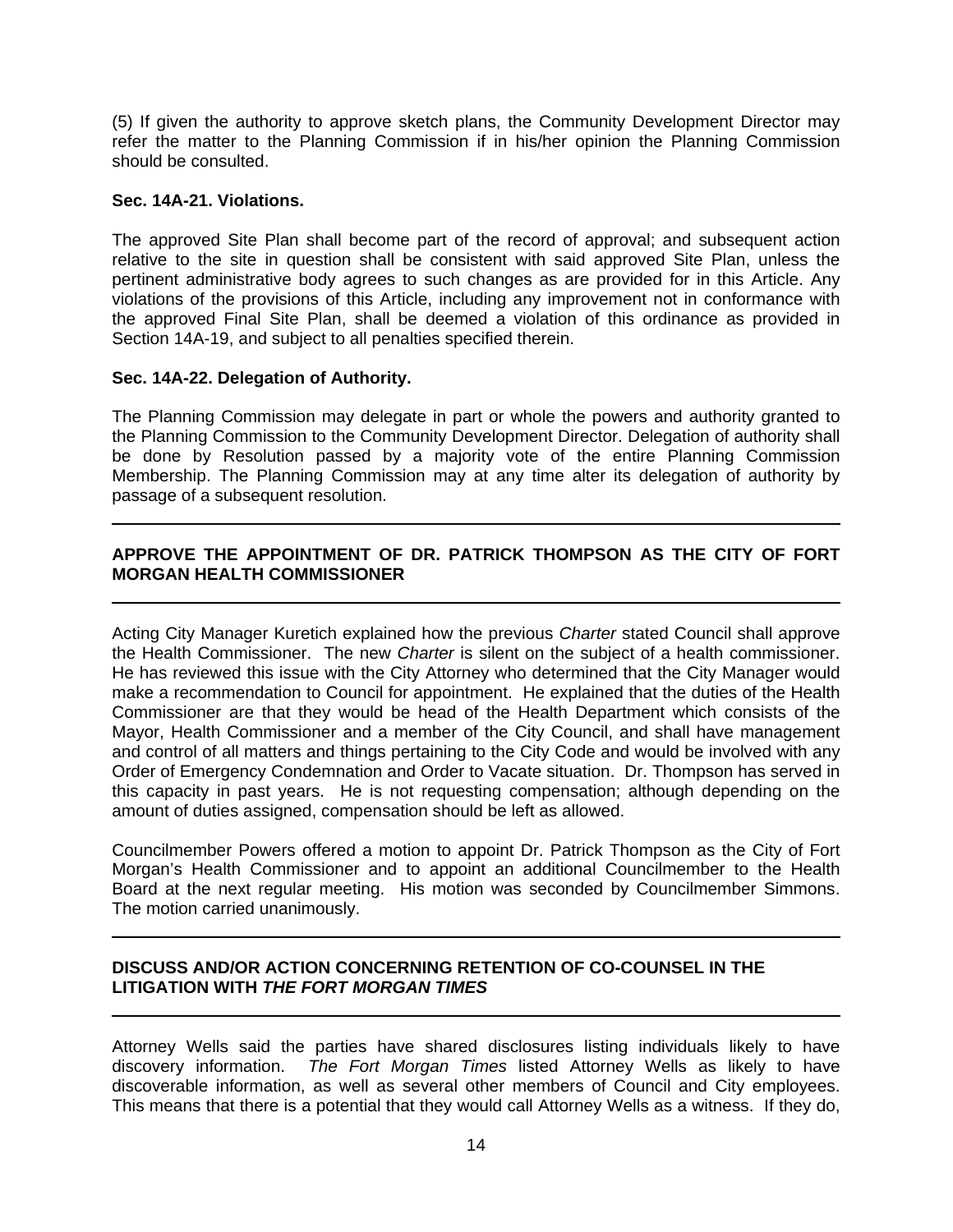there may be an ethical requirement for Attorney Wells to withdraw as the City's attorney prior to or during trial. He feels it should not be an issue for him to continue preparing for trial until that becomes necessary. He is asking for Council's approval to find co-counsel to help prepare for trial to take over in the event Attorney Wells becomes a necessary witness. There was discussion which included asking Attorney Wells for a list of potential candidates. Attorney Wells proposed the City use a firm that has worked with *The Fort Morgan Times;* that being Steven Dawes from Light Harrington & Dawes. He would charge the City CIRSA's rate of \$175 an hour for his services; \$150 an hour for an associate attorney's help, and \$80 an hour for any paralegal help.

Councilmember Simmons offered a Motion to direct the City Attorney to acquire the legal services to assist with *The Fort Morgan Times'* lawsuit. Councilmember Schafer seconded the motion and the motion carried unanimously.

### **CONSENT AGENDA**

Deputy Clerk Winberg presented the Consent Agenda for Council consideration. Councilmember Simmons offered a Resolution to approve the Consent Agenda as presented and moved for its adoption. Her motion was seconded by Councilmember Schafer; said Consent Agenda being in words, letters and figures as follows, to wit:

#### CONSENT AGENDA:

- A. Approve the minutes from the March 18, 2008, regular meeting.
- B. Approve the retention of Armstrong Consultants as the engineering firm for the Fort Morgan Municipal Airport for a five-year contract effective April 1, 2008, with an automatic renewal on the anniversary date each year.
- C. Approve the bid submitted by Delta Oil Field for the purchase of Lot 6 in Industrial Park.
- D. Approve the revisions to the Bylaws of the Senior Center Advisory Board.
- E. Approve the revisions to the Bylaws of the Tree, Parks & Recreation Advisory Board.
- F. Authorize the Mayor to sign a Resolution Authorizing the Water Rates and Charges By and Between the City of Fort Morgan, Colorado, and Excel Corporation, dba Cargill Meat Solutions.
- G. Authorize the Mayor to sign a Mutual Aid Agreement and for the City to become a member of the Colorado Water/Wastewater Agency Response Network.
- H. Approve the reading of an Arbor Day Proclamation.

All matters listed under Item 9, Consent Agenda, are considered to be routine business by the Council and will be enacted with a single motion and a single vote by roll call. There will be no separate discussion of these items. If discussion is deemed necessary, that item should be removed from the Consent Agenda and considered separately.

PASSED, APPROVED AND ADOPTED this 1<sup>st</sup> day of April, 2008, the vote upon roll call being as follows: Ayes: Mayor Darnell; Councilmembers Deal, McAlister, Powers, Schafer, Shaver and Simmons. Nays: none.

#### **READING OF AN ARBOR DAY PROCLAMATION**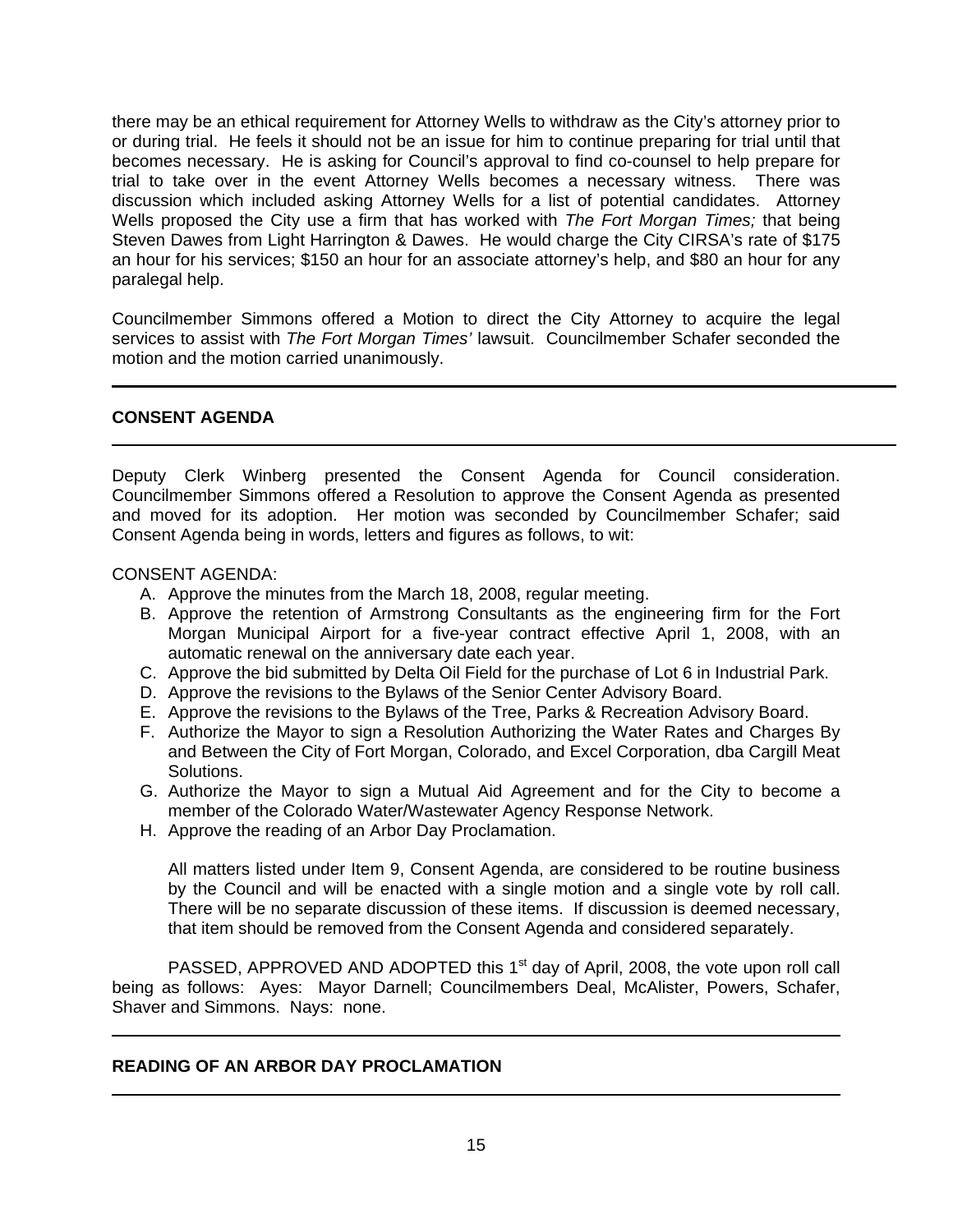Mayor Darnell read the Arbor Day Proclamation.

### ARBOR DAY PROCLAMATION

- Whereas, in 1872, J. Sterling Morton proposes to the Nebraska Board of Agriculture that a special day be set aside for the planting of trees, and
- Whereas, this holiday, called Arbor Day, was first observed with the planting of more than a million trees in Nebraska, and
- Whereas, Arbor Day is now observed throughout the nation and the world, and
- Whereas, trees can reduce the erosion of our precious topsoil by wind and water, cut heating and cooling costs, moderate the temperature, clean the air, produce oxygen and provide wildlife habitat, and
- Whereas, trees are a renewable resource giving us paper, wood for our homes, fuel for our fires and countless other wood products, and
- Whereas, trees in our city increase property values, enhance the economic vitality of business areas, and beautify our community, and
- Whereas, trees, wherever they are planted, are a source of joy and spiritual renewal,
- NOW, THEREFORE, I, Jack L. Darnell, Mayor of the City of Fort Morgan, do herby proclaim April 22, 2008 as:

#### ARBOR DAY

in the City of Fort Morgan, and I urge all citizens to celebrate Arbor Day and to support efforts to protect our trees and woodlands, and

- Further, I urge all citizens to plant trees to gladden the heart and well being of this and future generations.
- Dated: this  $1<sup>st</sup>$  day of April, 2008

Jack L. Darnell Mayor, City of Fort Morgan

# **PUBLIC COMMENT / AUDIENCE PARTICIPATION**

None.

**REPORTS**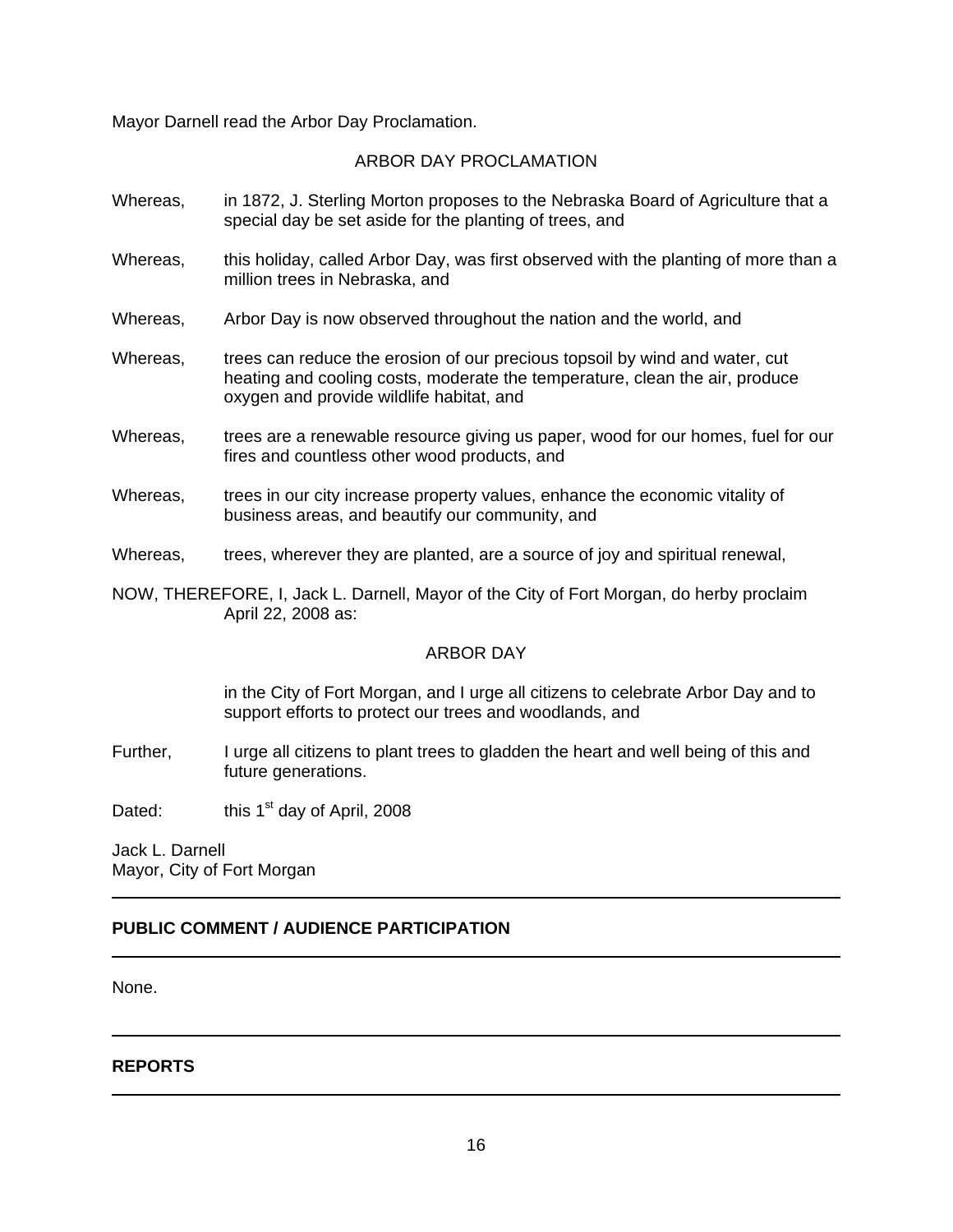Acting City Manager Keith Kuretich reported that he has continued to attend many meetings, which are outlined in his report. He also announced that the City will be holding a meeting this Thursday, April 3<sup>rd</sup>, at the Senior Center at 110 Sherman Street, beginning at 6 p.m. This is a project that the City began talking with residents about in November 2007, when they held the first community meeting. There has been further review and cleanup since that time. He sent a letter to the Circle Drive residents asking them to attend the meeting.

City Attorney Jeff Wells reported that the City is moving forward with the lawsuit date requirements. Written discovery will go out by April 7<sup>th</sup>, they'll send us their questions; we send them ours. Depositions will start sometime around May  $1<sup>st</sup>$ .

Utilities Director Weimer reported that with the assistance of Electric Superintendent Doug Linton, data was gathered and submitted concerning metering and demand response tariffs. He also reported that they are interviewing applicants for the apprentice lineman position. He also reported that they mailed 1,289 Reminder Notices totaling \$535,705.91, resulting in 219 arrangements and 175 shut-offs. He and staff met with vendors of paper and cleaning products and continue to proceed with Jack's Bean Building abatement project. Superintendents Breneman and Linton conducted a meeting with CDOT officials regarding concern over the condition of traffic signal lights on Highway 34 throughout the City.

Utilities Director Dreessen reported that they continue to look for the best CBT water price to purchase units and a new operator was hired at the Wastewater Treatment Plant and the Water Treatment Plant finished preventative maintenance on finished water storage tank #2. Departments jetted sewer mains at 907 Deuel, 820 Prospect and the 200 block of Prospect, and repaired a leak on the 4' service line at the Middle School. The Sanitation Department prepared for Spring Clean Up and hung an advertisement banner over Main Street.

Lt. Sagel reported that driving under the influence of alcohol, has become a growing concern of law enforcement. He stated that the Police Department applied for and received a LEAF (Law Enforcement Assistance Fund) grant which will enable them to increase the number of saturation patrols for DUI enforcement. He also reported on various training and community activities of the Police Department.

Community Development Director Pat Merrill reported that he walked the proposed Downtown Project area in order to determine size/quantity and estimates for a DOLA design grant. He also reported that he has revised the Sale of City-Owned Property Policy and have forwarded that to the City Manager and City Attorney for review.

Community Services Director Don Shedd reported that he is working on plans to remodel the front entrance of the Recreation Department (Armory) with new flowerpots and rearranging the existing handrail for better access. He also thanked Council for the Arbor Day proclamation and reported that the Senior Center is taking reservations for Colorado Rockies games with the first game on April 6 for \$25, which includes the ticket and transportation. The Community Connection is out and he hopes that everyone has seen it.

## **BIDS, MEETINGS AND ANNOUNCEMENTS**

Deputy Clerk Winberg announced the Street Department is accepting bids for a single axle sand-salt plow truck. Bids will be accepted until 3:00 pm. on April 23, 2008.